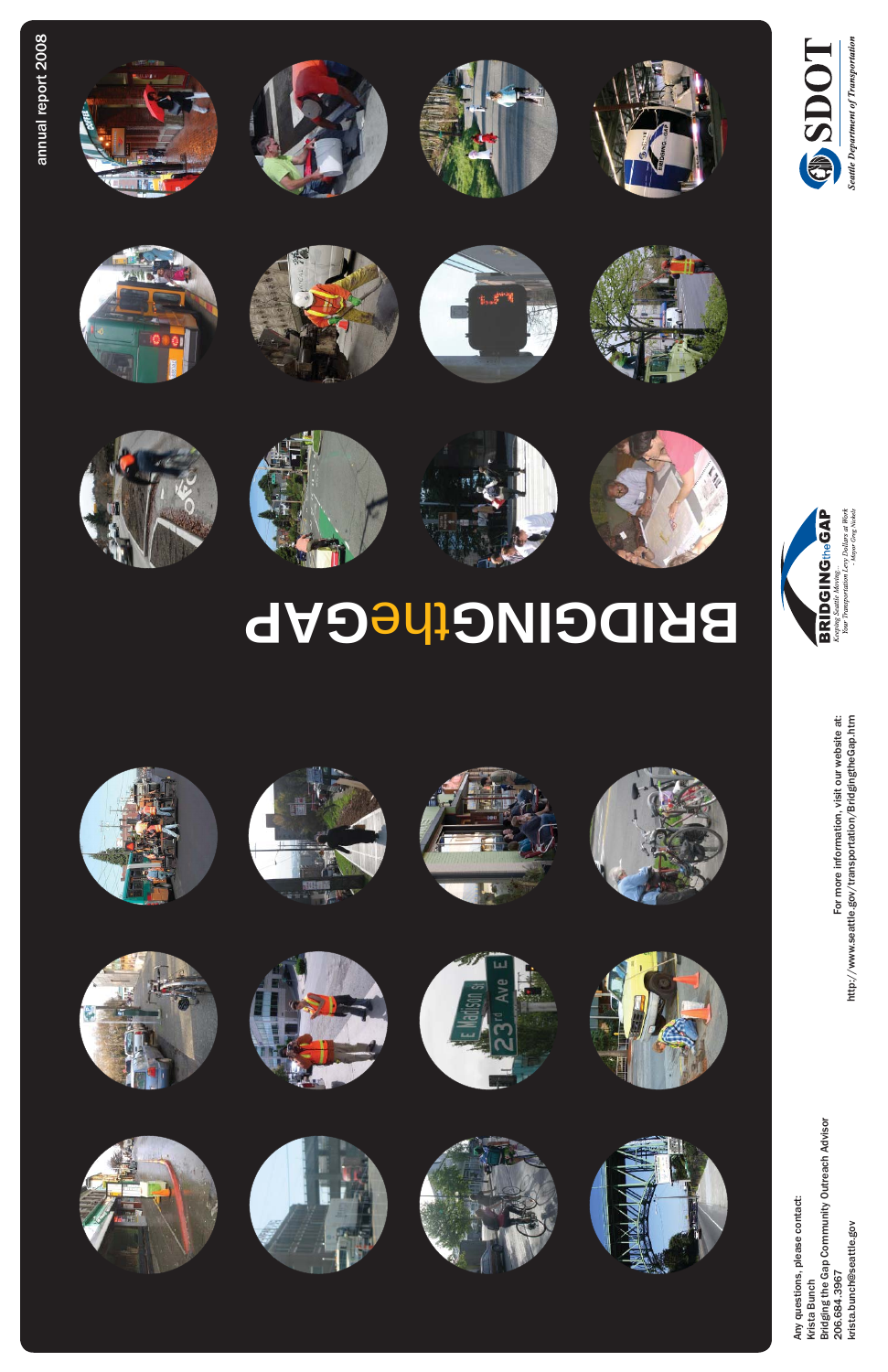| <b>OD</b> |
|-----------|
|           |
|           |
|           |
|           |
|           |
| ŕ         |



first year, we made tremendous progress in improving Seattle's transportation infrastructure. first year, we made tremendous progress in improving Seattle's transportation infrastructure. I am pleased to present the 2008 Bridging the Gap Annual Report. In 2007, the program's I am pleased to present the 2008 Bridging the Gap Annual Report. In 2007, the program's Our second year of effort shows the city's continued commitment to this work as the voter Our second year of effort shows the city's continued commitment to this work as the voter approved Bridging the Gap program met or exceeded all of its goals. approved Bridging the Gap program met or exceeded all of its goals.

Bridging the Gap, however, focuses on more than just roads. We striped 36 lane miles of bike lanes and sharrows, We striped 36 lane miles of bike lanes and sharrows, In 2008 we paved 41 lane miles of our city streets, restriped 1,349 lane miles of arterials, In 2008 we paved 41 lane miles of our city streets, restriped 1,349 lane miles of arterials, built 15 blocks of new sidewalk and repaired seven stairways. All these projects help to achieve my goal of built 15 blocks of new sidewalk and repaired seven stairways. All these projects help to achieve my goal of planted 923 trees and replaced old faded street name signs at 1,071 intersections. planted 923 trees and replaced old faded street name signs at 1,071 intersections. Bridging the Gap, however, focuses on more than just roads. "Keeping Seattle Moving." "Keeping Seattle Moving."

the Bridging the Gap program continues to be impressive, and I commend them all for their work. I look forward to the Bridging the Gap program continues to be impressive, and I commend them all for their work. I look forward to The dedication of the Seattle Department of Transportation, its employees and the Levy Oversight Committee to ts employees and the Levy Oversight Committee to even greater success in 2009, as we continue to maintain and improve Seattle's vital transportation system. even greater success in 2009, as we continue to maintain and improve Seattle's vital transportation system. The dedication of the Seattle Department of Transportation, ii

# SDOT: Keeping Seattle Moving **SDOT: Keeping Seattle**

*Building and operating a transportation system that keeps people, goods and services moving.* Building and operating a transportation system that



#### Message from the Mayor Message from the Mayor



# **Greg Nickels, Mayor<br>
Message from the Director**

aggressive goals for Bridging the Gap in 2008. Aided by concerned citizens from across the city of Seattle, we established tangible targets to improve the citywide transportation infrastructure aggressive goals for Bridging the Gap in 2008. Aided by concerned citizens from across the city of Seattle, we established tangible targets to improve the citywide transportation infrastructure Building on the successful work of 2007, the Seattle Department of Transportation (SDOT) set the Seattle Department of Transportation (SDOT) set for pedestrians, bicyclists, transit users and motorists. for pedestrians, bicyclists, transit users and motorists. Building on the successful work of 2007,

replaced 9,424 regulatory signs, built seven Safe Routes to School projects replaced signage at 76 school zones and replaced 9,424 regulatory signs, built seven Safe Routes to School projects replaced signage at 76 school zones and secured 20,000 new transit service hours. These accomplishments are the direct result of many hours of hard work lents are the direct result of many hours of hard work mitment to their work on behalf of the city and its by SDOT teams and crews. I could not be prouder of their commitment to their work on behalf of the city and its Bridging the Gap are impressive. Last year SDOT The 2008 results from this hard work on Bridging the Gap are impressive. Last year SDOT secured 20,000 new transit service hours. These accomplishm by SDOT teams and crews. I could not be prouder of their comu The 2008 results from this hard work on residents. residents.

Greg Nickels, Mayor

Joe Cumian

Seattle Department of Transportation Seattle Department of Transportation Grace Crunican, Director Grace Crunican, Director

### 2009 Work Plan 2009 Work Plan

The City of Seattle has been weathering the current economic situation better than the rest of nation. However, because The City of Seattle has been weathering the current economic situation better than the rest of nation. However, because of the ongoing economic uncertainty, all city programs are being reviewed for potential impacts. At this time we do not of the ongoing economic uncertainty, all city programs are being reviewed for potential impacts. At this time we do not know how declining city revenues will impact the Bridging the Gap (BTG) program for 2009. know how declining city revenues will impact the Bridging the Gap (BTG) program for 2009.

other City revenue support they receive. This funding is an important element to the overall BTG program. We will make other City revenue support they receive. This funding is an important element to the overall BTG program. We will make<br>every attempt to minimize impacts to the extent possible. SDOT remains committed to the promises made a Levy dollars will not be affected; however, some BTG programs may see a decrease in the amount of General Fund and Levy dollars will not be affected; however, some BTG programs may see a decrease in the amount of General Fund and every attempt to minimize impacts to the extent possible. SDOT remains committed to the promises made as part of Bridging the Gap. Bridging the Gap.

#### Accountability Accountability

Established in 2007, the Bridging the Gap Oversight Committee is responsible for providing accountability on the use of Established in 2007, the Bridging the Gap Oversight Committee is responsible for providing accountability on the use of BTG funds through monitoring revenues, expenditures and program and project implementation schedules. BTG funds through monitoring revenues, expenditures and program and project implementation schedules.

commuters, bicyclists, pedestrians and the freight community. To aid with public involvement, the group held quarterly commuters, bicyclists, pedestrians and the freight community. To aid with public involvement, the group held quarterly meetings in Meadowbrook, Ballard, Delridge and Southeast Seattle and always provided opportunities for the public to meetings in Meadowbrook, Ballard, Delridge and Southeast Seattle and always provided opportunities for the public to In 2008 our 15 member committee reviewed numerous projects, ones that will serve neighborhoods, In 2008 our 15 member committee reviewed numerous projects, ones that will serve neighborhoods, share their viewpoint on BTG issues. share their viewpoint on BTG issues.

We eagerly await this year's efforts and look forward to many more years of a well-run and highly accountable We eagerly await this year's efforts and look forward to many more years of a well-run and highly accountable The committee believes excellent progress was made by the department in its 2008 Bridging the Gap work. The committee believes excellent progress was made by the department in its 2008 Bridging the Gap work. BTG program. BTG program.

For more information, visit our website at http://www.seattle.gov/transportation/btg\_oversight.htm http://www.seattle.gov/transportation/btg\_oversight.htm For more information, visit our website at

In 2009 city residents will continue to see the benefits of BTG with crews paving roads, building and repairing sidewalks, In 2009 city residents will continue to see the benefits of BTG with crews paving roads, building and repairing sidewalks, planting and pruning trees, striping bike lanes and sharrows, restriping crosswalks and improving walking routes to planting and pruning trees, striping bike lanes and sharrows, restriping crosswalks and improving walking routes to schools.

- Ref Lindmark and Ann Martin, Co-chairs **BTG Oversight Commmittee** - Ref Lindmark and Ann Martin, Co-chairs BTG Oversight Commmittee

## **Monitoring Levy Work** Monitoring Levy Work

#### **TOUS®**

These accomplishments, along with what residents can expect in 2009, are highlighted in the 2008 Bridging the Gap in 2009, are highlighted in the 2008 Bridging the Gap Annual Report. Our SDOT crews will be busy at work across the city of Seattle, so expect to see them Bridging the Annual Report. Our SDOT crews will be busy at work across the city of Seattle, so expect to see them Bridging the These accomplishments, along with what residents can expect Gap in your neighborhood. Gap in your neighborhood.

Committee Co-Chairs Ann Martin and Ref Lindmark, Chuck Ayers, Jeff Frkonja, Barbara Culp, City of Seattle Director of Finance<br>Dwight Dively, Council Member and Transportation Committee Chair Jan Drago, Michael McGinn, Chri *Committee Co-Chairs Ann Martin and Ref Lindmark, Chuck Ayers, Jeff Frkonja, Barbara Culp, City of Seattle Director of Finance Dwight Dively, Council Member and Transportation Committee Chair Jan Drago, Michael McGinn, Christina O'Claire, Rick Sepolen, Darryl Smith, Betty Spieth, Thao Tran, Peter Whitehead, Tom Williams*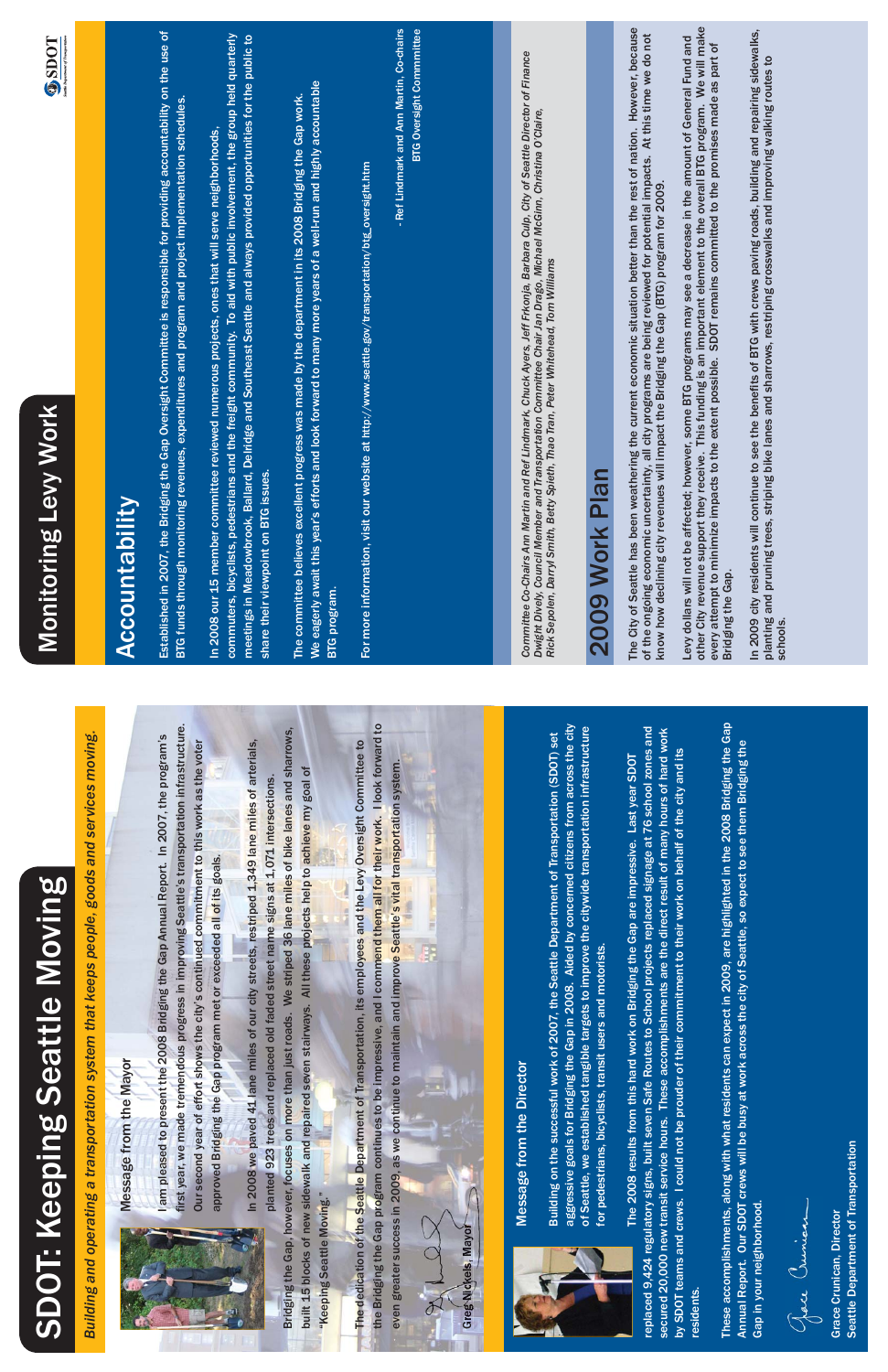| <u>ሬ</u><br>ዘ<br>$\sum_{\mathbf{Q}}$<br>ʹ<br>ï |  |
|------------------------------------------------|--|
|                                                |  |
|                                                |  |
|                                                |  |



In 2006, Seattle voters passed a nine-year, \$365 million In 2006, Seattle voters passed a nine-year, \$365 million transportation levy for maintenance and improvements transportation levy for maintenance and improvements employee hours tax that are expected to generate an employee hours tax that are expected to generate an complemented by a commercial parking tax and an complemented by a commercial parking tax and an known as Bridging the Gap (BTG). The levy is known as Bridging the Gap (BTG). The levy is additional \$179 million over the nine years. additional \$179 million over the nine years.

create a Safe Routes to School Program, improve transit connections throughout the city and help neighborhoods get seismic upgrades; tree pruning and planting; and other muchseismic upgrades; tree pruning and planting; and other much-The levy funds programs to address the more than 20 years The levy funds programs to address the more than 20 years development and repairs; bridge repair, rehabilitation and needed maintenance work. Funding will also develop and needed maintenance work. Funding will also develop and implement both the Bicycle and Pedestrian Master Plans, development and repairs; bridge repair, rehabilitation and implement both the Bicycle and Pedestrian Master Plans, of maintenance backlog for paving; sidewalk of maintenance backlog for paving; sidewalk

## 9-Year Funding Package - \$544 Million 9-Year Funding Package - \$544 Million

Each year the BTG program combines SDOT general fund and BTG levy revenues to create a total budget. Each year the BTG program combines SDOT general fund and BTG levy revenues to create a total budget. The spending plan represents the portion of the total budget that SDOT intends to spend in the year. The spending plan represents the portion of the total budget that SDOT intends to spend in the year.

create a Safe Routes to School Program, improve transit connections throughout the city and help neighborhoods get larger projects built as part of the Neighborhood Street Fund large project program. larger projects built as part of the Neighborhood Street Fund large project program.

Bridging the Gap will enable the Seattle Department of Transportation to meet Mayor Nickels' goal to Bridging the Gap will enable the Seattle Department of Transportation to meet Mayor Nickels' goal to "Keep Seattle Moving." "Keep Seattle Moving."

### Financial Overview 2008 BTG Financial Overview **BTG** 2008

2008 actual expenditures: \$98.0 million 2008 actual expenditures: \$98.0 million 2008 spending plan: \$126.2 million\* 2008 spending plan: \$126.2 million\*

\*The majority of unspent 2008 budget represents larger capital projects that did not reach the construction phase in 2008. These \*The majority of unspent 2008 budget represents larger capital projects that did not reach the construction phase in 2008. These funds will automatically carry over to 2009. funds will automatically carry over to 2009.

The BTG levy approved by voters stipulated that certain percentages of the levy revenues be spent on different project The BTG levy approved by voters stipulated that certain percentages of the levy revenues be spent on different project categories, as shown below: categories, as shown below:



#### Project Map Project Map 2008

2008 BTG revenues: \$82.5 million (this includes \$28.627 of 2007 BTG carry forward) 2008 BTG revenues: \$82.5 million (this includes \$28.627 of 2007 BTG carry forward) 2008 Other City Funding Allocation: \$100.2 million 2008 Other City Funding Allocation: \$100.2 million<br>2008 total program budget: \$182.7 million 2008 total program budget: \$182.7 million

| 2008 Actual<br>Levy Spending | \$1.7 million                      | 69.8%            | 23.8%                     | 6.4%             |
|------------------------------|------------------------------------|------------------|---------------------------|------------------|
| Levy<br>Requirement          | First \$1.5 million of<br>the levy | No less than 67% | No less than 18%          | No more than 15% |
|                              | <b>Fund</b><br>Neighborhood Street | Maintenance is   | Pedestrian/Bike/Safety is | Transit is       |

#### Bridging the Gap **Bridging the Gap** across Seattle across Seattle neighborhood neighborhood and in your and in your



Trees Planted

Trees Planted